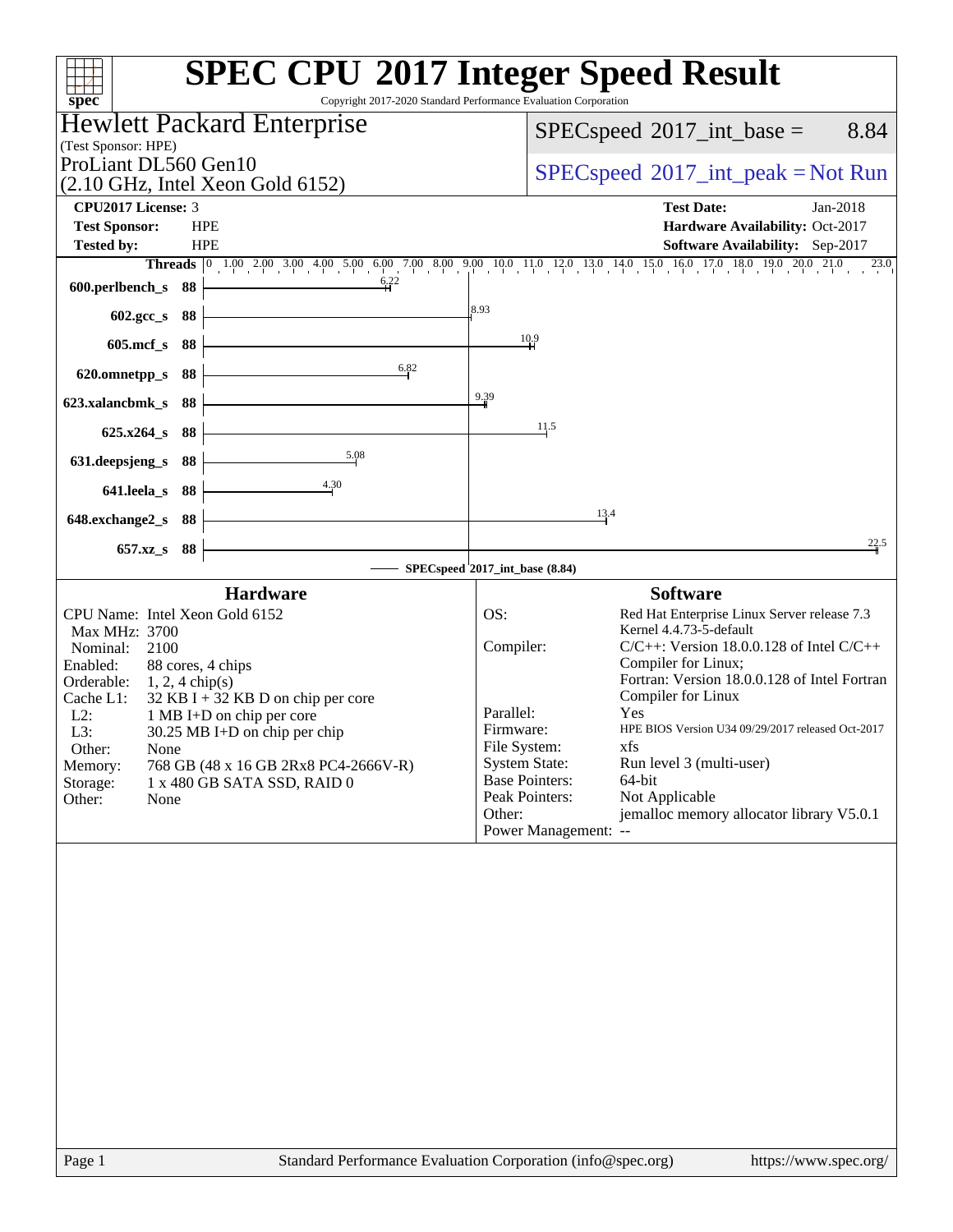#### $+\ +$ **[spec](http://www.spec.org/)**

# **[SPEC CPU](http://www.spec.org/auto/cpu2017/Docs/result-fields.html#SPECCPU2017IntegerSpeedResult)[2017 Integer Speed Result](http://www.spec.org/auto/cpu2017/Docs/result-fields.html#SPECCPU2017IntegerSpeedResult)**

Copyright 2017-2020 Standard Performance Evaluation Corporation

### Hewlett Packard Enterprise

#### (Test Sponsor: HPE)

(2.10 GHz, Intel Xeon Gold 6152)

 $SPECspeed^{\circ}2017\_int\_base =$  $SPECspeed^{\circ}2017\_int\_base =$  8.84

## ProLiant DL560 Gen10  $SPEC speed^{\circ}2017\_int\_peak = Not Run$

**[Tested by:](http://www.spec.org/auto/cpu2017/Docs/result-fields.html#Testedby)** HPE **[Software Availability:](http://www.spec.org/auto/cpu2017/Docs/result-fields.html#SoftwareAvailability)** Sep-2017

**[CPU2017 License:](http://www.spec.org/auto/cpu2017/Docs/result-fields.html#CPU2017License)** 3 **[Test Date:](http://www.spec.org/auto/cpu2017/Docs/result-fields.html#TestDate)** Jan-2018 **[Test Sponsor:](http://www.spec.org/auto/cpu2017/Docs/result-fields.html#TestSponsor)** HPE **[Hardware Availability:](http://www.spec.org/auto/cpu2017/Docs/result-fields.html#HardwareAvailability)** Oct-2017

#### **[Results Table](http://www.spec.org/auto/cpu2017/Docs/result-fields.html#ResultsTable)**

|                                     | <b>Base</b>    |                |       |                |       | <b>Peak</b>    |       |                |                |              |                |              |                |              |
|-------------------------------------|----------------|----------------|-------|----------------|-------|----------------|-------|----------------|----------------|--------------|----------------|--------------|----------------|--------------|
| <b>Benchmark</b>                    | <b>Threads</b> | <b>Seconds</b> | Ratio | <b>Seconds</b> | Ratio | <b>Seconds</b> | Ratio | <b>Threads</b> | <b>Seconds</b> | <b>Ratio</b> | <b>Seconds</b> | <b>Ratio</b> | <b>Seconds</b> | <b>Ratio</b> |
| $600.$ perlbench_s                  | 88             | 293            | 6.07  | 285            | 6.22  | 285            | 6.23  |                |                |              |                |              |                |              |
| $602.\text{gcc}\_\text{s}$          | 88             | 446            | 8.94  | 446            | 8.93  | 446            | 8.93  |                |                |              |                |              |                |              |
| $605$ .mcf s                        | 88             | 434            | 10.9  | 434            | 10.9  | 428            | 11.0  |                |                |              |                |              |                |              |
| 620.omnetpp_s                       | 88             | 239            | 6.81  | 239            | 6.82  | 238            | 6.84  |                |                |              |                |              |                |              |
| 623.xalancbmk s                     | 88             | 151            | 9.39  | 150            | 9.44  | 151            | 9.36  |                |                |              |                |              |                |              |
| 625.x264 s                          | 88             | 154            | 11.5  | 154            | 11.4  | 154            | 11.5  |                |                |              |                |              |                |              |
| 631.deepsjeng_s                     | 88             | 282            | 5.08  | 282            | 5.08  | 282            | 5.08  |                |                |              |                |              |                |              |
| $641.$ leela_s                      | 88             | 397            | 4.30  | 397            | 4.30  | 397            | 4.30  |                |                |              |                |              |                |              |
| 648.exchange2_s                     | 88             | 219            | 13.4  | <u>219</u>     | 13.4  | 219            | 13.4  |                |                |              |                |              |                |              |
| $657.xz$ s                          | 88             | 275            | 22.5  | 275            | 22.4  | 275            | 22.5  |                |                |              |                |              |                |              |
| $SPECspeed*2017$ int base =<br>8.84 |                |                |       |                |       |                |       |                |                |              |                |              |                |              |

**[SPECspeed](http://www.spec.org/auto/cpu2017/Docs/result-fields.html#SPECspeed2017intpeak)[2017\\_int\\_peak =](http://www.spec.org/auto/cpu2017/Docs/result-fields.html#SPECspeed2017intpeak) Not Run**

Results appear in the [order in which they were run.](http://www.spec.org/auto/cpu2017/Docs/result-fields.html#RunOrder) Bold underlined text [indicates a median measurement.](http://www.spec.org/auto/cpu2017/Docs/result-fields.html#Median)

#### **[Operating System Notes](http://www.spec.org/auto/cpu2017/Docs/result-fields.html#OperatingSystemNotes)**

Stack size set to unlimited using "ulimit -s unlimited"

 Transparent Huge Pages enabled by default Filesystem page cache cleared with:

shell invocation of 'sync; echo 3 > /proc/sys/vm/drop\_caches' prior to run

irqbalance service stopped using "systemctl stop irqbalance.service"

Used throughput-performance profile for tuned-adm: "tuned-adm profile throughput-performance profile"

#### **[General Notes](http://www.spec.org/auto/cpu2017/Docs/result-fields.html#GeneralNotes)**

Environment variables set by runcpu before the start of the run: KMP\_AFFINITY = "granularity=fine,compact" LD\_LIBRARY\_PATH = "/home/cpu2017/lib/ia32:/home/cpu2017/lib/intel64:/home/cpu2017/je5.0.1-32" LD\_LIBRARY\_PATH = "\$LD\_LIBRARY\_PATH:/home/cpu2017/je5.0.1-64" OMP\_STACKSIZE = "192M" Binaries compiled on a system with 1x Intel Core i7-4790 CPU + 32GB RAM memory using Redhat Enterprise Linux 7.4 No: The test sponsor attests, as of date of publication, that CVE-2017-5754 (Meltdown) is mitigated in the system as tested and documented. No: The test sponsor attests, as of date of publication, that CVE-2017-5753 (Spectre variant 1) is mitigated in the system as tested and documented. No: The test sponsor attests, as of date of publication, that CVE-2017-5715 (Spectre variant 2) is mitigated in the system as tested and documented. This benchmark result is intended to provide perspective on past performance using the historical hardware and/or software described on this result page.

**(Continued on next page)**

| Page 2 | Standard Performance Evaluation Corporation (info@spec.org) | https://www.spec.org/ |
|--------|-------------------------------------------------------------|-----------------------|
|        |                                                             |                       |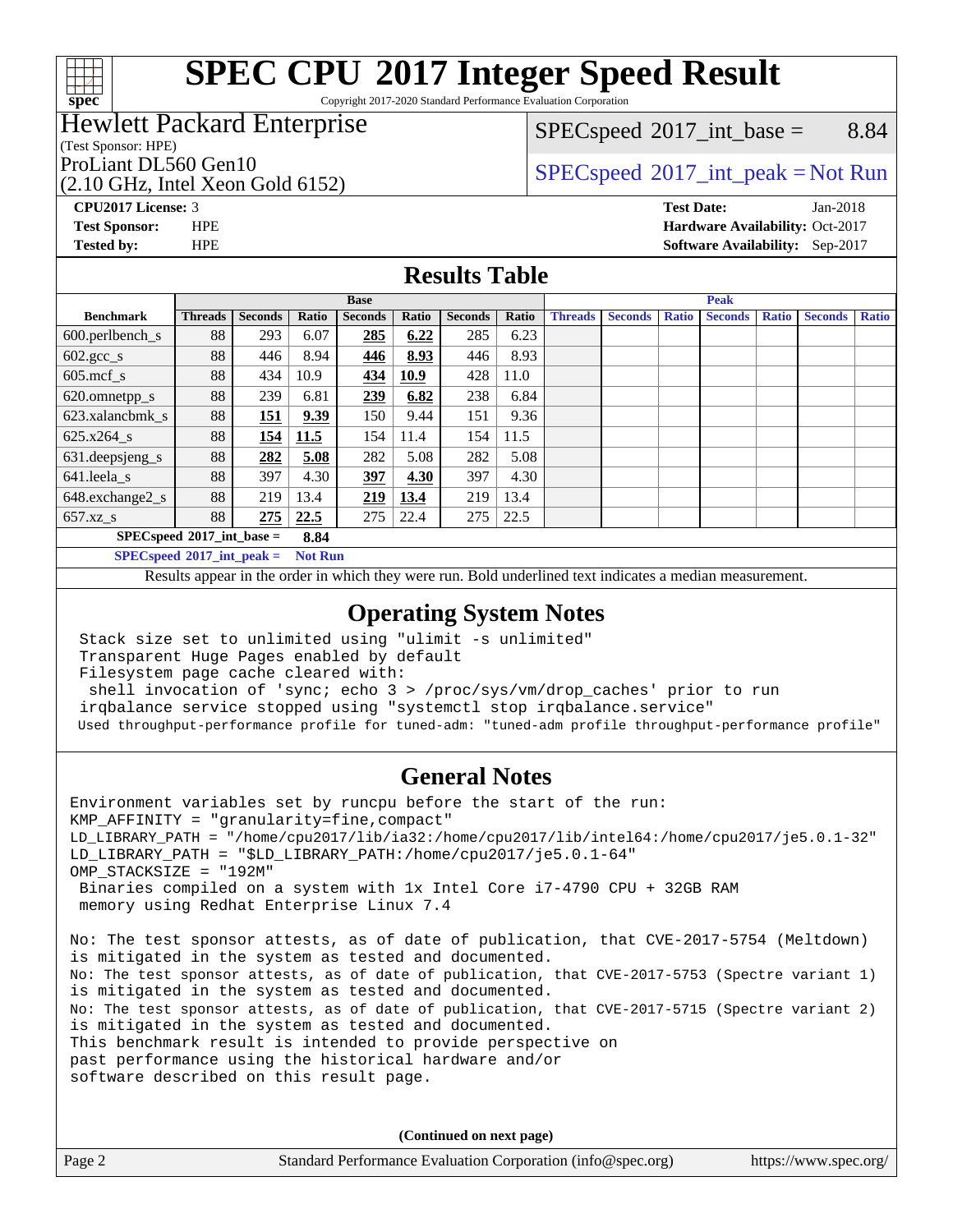#### $+\hskip -1.5pt +\hskip -1.5pt +$ **[spec](http://www.spec.org/)**

# **[SPEC CPU](http://www.spec.org/auto/cpu2017/Docs/result-fields.html#SPECCPU2017IntegerSpeedResult)[2017 Integer Speed Result](http://www.spec.org/auto/cpu2017/Docs/result-fields.html#SPECCPU2017IntegerSpeedResult)**

Copyright 2017-2020 Standard Performance Evaluation Corporation

#### Hewlett Packard Enterprise

 $SPECspeed^{\circ}2017\_int\_base =$  $SPECspeed^{\circ}2017\_int\_base =$  8.84

## (Test Sponsor: HPE)

(2.10 GHz, Intel Xeon Gold 6152)

ProLiant DL560 Gen10  $SPEC speed^{\circ}2017\_int\_peak = Not Run$ 

**[Tested by:](http://www.spec.org/auto/cpu2017/Docs/result-fields.html#Testedby)** HPE **[Software Availability:](http://www.spec.org/auto/cpu2017/Docs/result-fields.html#SoftwareAvailability)** Sep-2017

**[CPU2017 License:](http://www.spec.org/auto/cpu2017/Docs/result-fields.html#CPU2017License)** 3 **[Test Date:](http://www.spec.org/auto/cpu2017/Docs/result-fields.html#TestDate)** Jan-2018 **[Test Sponsor:](http://www.spec.org/auto/cpu2017/Docs/result-fields.html#TestSponsor)** HPE **[Hardware Availability:](http://www.spec.org/auto/cpu2017/Docs/result-fields.html#HardwareAvailability)** Oct-2017

#### **[General Notes \(Continued\)](http://www.spec.org/auto/cpu2017/Docs/result-fields.html#GeneralNotes)**

The system as described on this result page was formerly generally available. At the time of this publication, it may not be shipping, and/or may not be supported, and/or may fail to meet other tests of General Availability described in the SPEC OSG Policy document, <http://wwww.spec.org/osg/policy.htm.>

This measured result may not be representative of the result that would be measured were this benchmark run with hardware and software available as of the publication date.

jemalloc: configured and built at default for 32bit (i686) and 64bit (x86\_64) targets; built with RedHat Enterprise 7.4, and the system compiler gcc 4.8.5; sources available from jemalloc.net or <https://github.com/jemalloc/jemalloc/releases>

#### **[Platform Notes](http://www.spec.org/auto/cpu2017/Docs/result-fields.html#PlatformNotes)**

BIOS Configuration: Intel Hyper-Threading set to Disabled Thermal Configuration set to Maximum Cooling LLC Prefetch set to Enabled LLC Dead Line Allocation set to Disabled Stale A to S set to Enabled Memory Patrol Scrubbing set to Disabled Workload Profile set to General Peak Frequency Compute Energy/Performance Bias set to Maximum Performance Workload Profile set to Custom NUMA Group Size Optimization set to Flat Sysinfo program /home/cpu2017/bin/sysinfo Rev: r5797 of 2017-06-14 96c45e4568ad54c135fd618bcc091c0f running on RHEL7.3-DQW Thu Jan 11 15:44:19 2018 SUT (System Under Test) info as seen by some common utilities. For more information on this section, see <https://www.spec.org/cpu2017/Docs/config.html#sysinfo> From /proc/cpuinfo model name : Intel(R) Xeon(R) Gold 6152 CPU @ 2.10GHz 4 "physical id"s (chips) 88 "processors" cores, siblings (Caution: counting these is hw and system dependent. The following excerpts from /proc/cpuinfo might not be reliable. Use with caution.) cpu cores : 22 siblings : 22 physical 0: cores 0 1 2 3 4 5 8 9 10 11 12 16 17 18 19 20 21 24 25 26 27 28 physical 1: cores 0 1 2 3 4 5 8 9 10 11 12 16 17 18 19 20 21 24 25 26 27 28 physical 2: cores 0 1 2 3 4 5 8 9 10 11 12 16 17 18 19 20 21 24 25 26 27 28

**(Continued on next page)**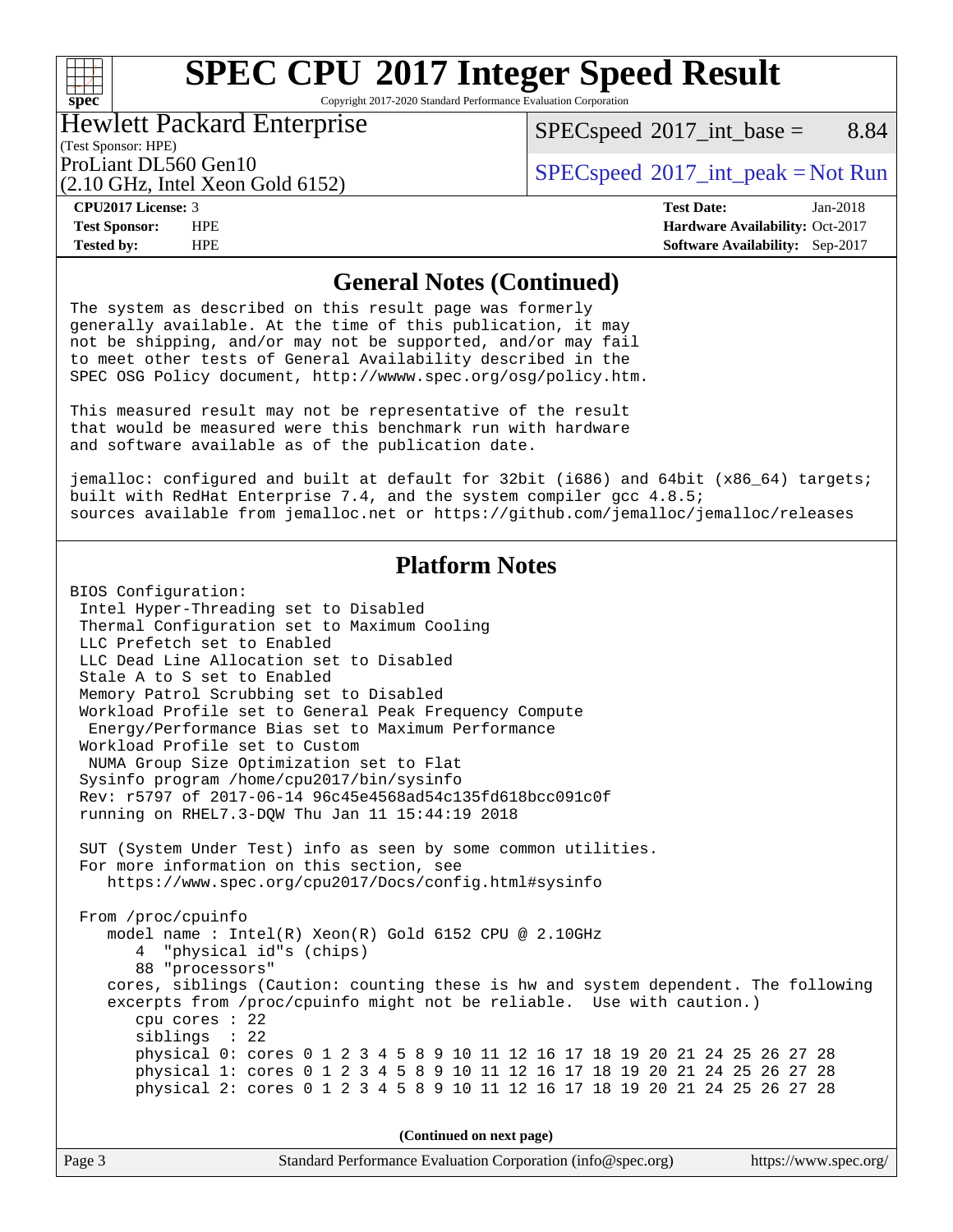## **[SPEC CPU](http://www.spec.org/auto/cpu2017/Docs/result-fields.html#SPECCPU2017IntegerSpeedResult)[2017 Integer Speed Result](http://www.spec.org/auto/cpu2017/Docs/result-fields.html#SPECCPU2017IntegerSpeedResult)**

Copyright 2017-2020 Standard Performance Evaluation Corporation

Hewlett Packard Enterprise

 $SPECspeed^{\circ}2017\_int\_base =$  $SPECspeed^{\circ}2017\_int\_base =$  8.84

### (Test Sponsor: HPE)

(2.10 GHz, Intel Xeon Gold 6152)

ProLiant DL560 Gen10  $SPEC speed^{\circ}2017\_int\_peak = Not Run$ 

**[spec](http://www.spec.org/)**

 $+\ +$ 

#### **[CPU2017 License:](http://www.spec.org/auto/cpu2017/Docs/result-fields.html#CPU2017License)** 3 **[Test Date:](http://www.spec.org/auto/cpu2017/Docs/result-fields.html#TestDate)** Jan-2018 **[Test Sponsor:](http://www.spec.org/auto/cpu2017/Docs/result-fields.html#TestSponsor)** HPE **[Hardware Availability:](http://www.spec.org/auto/cpu2017/Docs/result-fields.html#HardwareAvailability)** Oct-2017 **[Tested by:](http://www.spec.org/auto/cpu2017/Docs/result-fields.html#Testedby)** HPE **[Software Availability:](http://www.spec.org/auto/cpu2017/Docs/result-fields.html#SoftwareAvailability)** Sep-2017

**[Platform Notes \(Continued\)](http://www.spec.org/auto/cpu2017/Docs/result-fields.html#PlatformNotes)** physical 3: cores 0 1 2 3 4 5 8 9 10 11 12 16 17 18 19 20 21 24 25 26 27 28 From lscpu: Architecture: x86\_64 CPU op-mode(s): 32-bit, 64-bit Byte Order: Little Endian CPU(s): 88 On-line CPU(s) list: 0-87 Thread(s) per core: 1 Core(s) per socket: 22 Socket(s): 4 NUMA node(s): 4 Vendor ID: GenuineIntel CPU family: 6 Model: 85 Model name: Intel(R) Xeon(R) Gold 6152 CPU @ 2.10GHz Stepping: 4 CPU MHz: 2100.000 BogoMIPS: 4204.79 Virtualization: VT-x L1d cache: 32K L1i cache: 32K L2 cache: 1024K L3 cache: 30976K NUMA node0 CPU(s): 0-21 NUMA node1  $CPU(s):$  22-43<br>NUMA node2  $CPU(s):$  44-65 NUMA  $node2$   $CPU(s)$ : NUMA node3 CPU(s): 66-87 /proc/cpuinfo cache data cache size : 30976 KB From numactl --hardware WARNING: a numactl 'node' might or might not correspond to a physical chip. From /proc/meminfo MemTotal: 792069620 kB HugePages\_Total: 0 Hugepagesize: 2048 kB From /etc/\*release\* /etc/\*version\* os-release: NAME="Red Hat Enterprise Linux Server" VERSION="7.3 (Maipo)" ID="rhel" ID\_LIKE="fedora" VERSION\_ID="7.3" **(Continued on next page)**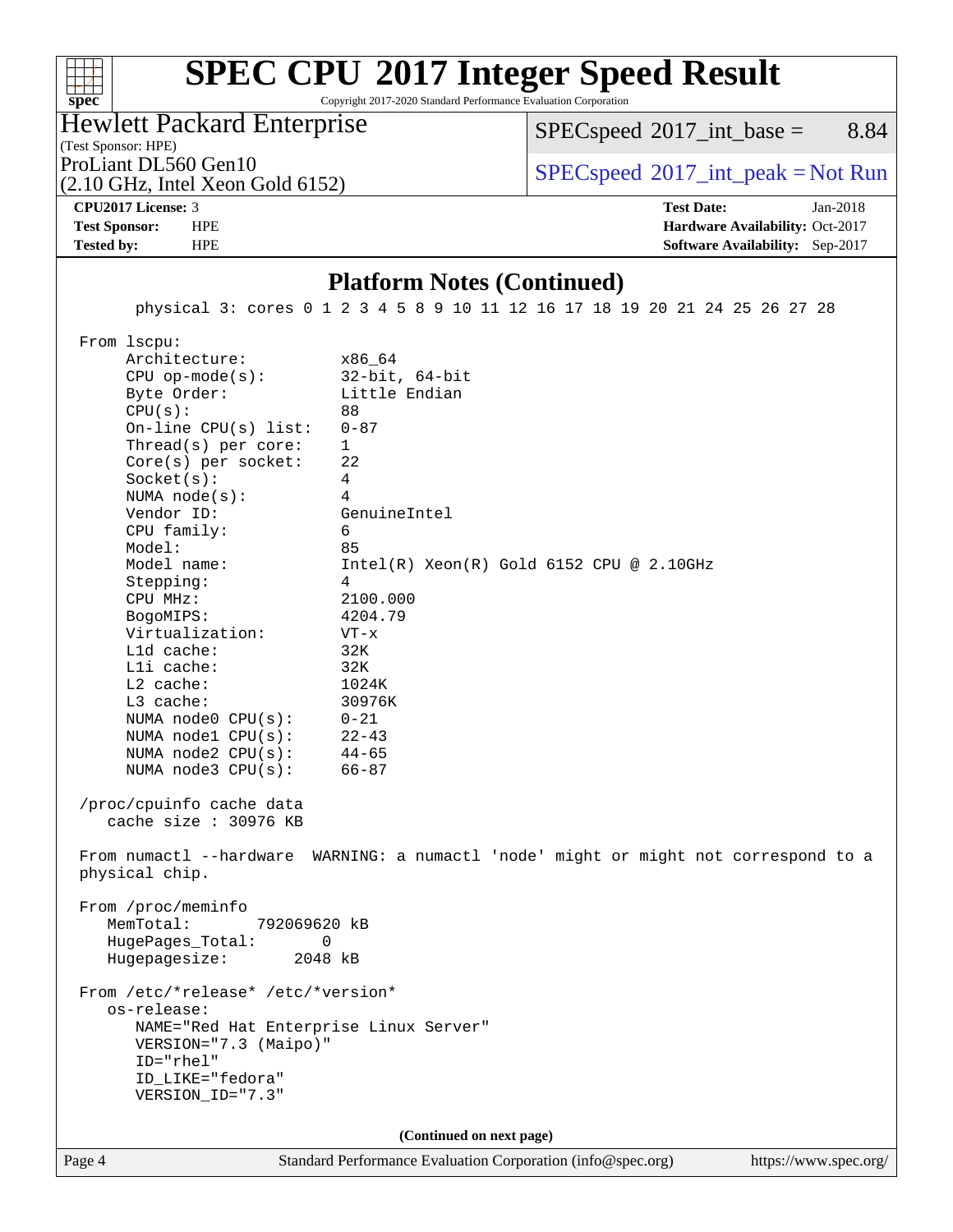## **[SPEC CPU](http://www.spec.org/auto/cpu2017/Docs/result-fields.html#SPECCPU2017IntegerSpeedResult)[2017 Integer Speed Result](http://www.spec.org/auto/cpu2017/Docs/result-fields.html#SPECCPU2017IntegerSpeedResult)**

Copyright 2017-2020 Standard Performance Evaluation Corporation

Hewlett Packard Enterprise

 $SPECspeed^{\circledcirc}2017\_int\_base =$  $SPECspeed^{\circledcirc}2017\_int\_base =$  8.84

### (Test Sponsor: HPE)

(2.10 GHz, Intel Xeon Gold 6152)

ProLiant DL560 Gen10<br>  $\begin{array}{c}\n\text{SPEC speed} \text{?}2017\_int\_peak = Not Run \\
\text{SPEC speed} \text{?}2017\_int\_peak = Not Run\n\end{array}$ 

**[spec](http://www.spec.org/)**

**[CPU2017 License:](http://www.spec.org/auto/cpu2017/Docs/result-fields.html#CPU2017License)** 3 **[Test Date:](http://www.spec.org/auto/cpu2017/Docs/result-fields.html#TestDate)** Jan-2018 **[Test Sponsor:](http://www.spec.org/auto/cpu2017/Docs/result-fields.html#TestSponsor)** HPE **[Hardware Availability:](http://www.spec.org/auto/cpu2017/Docs/result-fields.html#HardwareAvailability)** Oct-2017 **[Tested by:](http://www.spec.org/auto/cpu2017/Docs/result-fields.html#Testedby)** HPE **[Software Availability:](http://www.spec.org/auto/cpu2017/Docs/result-fields.html#SoftwareAvailability)** Sep-2017

#### **[Platform Notes \(Continued\)](http://www.spec.org/auto/cpu2017/Docs/result-fields.html#PlatformNotes)**

(End of data from sysinfo program)

#### **[Compiler Version Notes](http://www.spec.org/auto/cpu2017/Docs/result-fields.html#CompilerVersionNotes)**

Page 5 Standard Performance Evaluation Corporation [\(info@spec.org\)](mailto:info@spec.org) <https://www.spec.org/> ============================================================================== C | 600.perlbench\_s(base) 602.gcc\_s(base) 605.mcf\_s(base) | 625.x264\_s(base) 657.xz\_s(base) ----------------------------------------------------------------------------- icc (ICC) 18.0.0 20170811 Copyright (C) 1985-2017 Intel Corporation. All rights reserved. ------------------------------------------------------------------------------ ============================================================================== C++ | 620.omnetpp\_s(base) 623.xalancbmk\_s(base) 631.deepsjeng\_s(base) | 641.leela\_s(base) ----------------------------------------------------------------------------- icpc (ICC) 18.0.0 20170811 Copyright (C) 1985-2017 Intel Corporation. All rights reserved. ------------------------------------------------------------------------------ ============================================================================== **(Continued on next page)**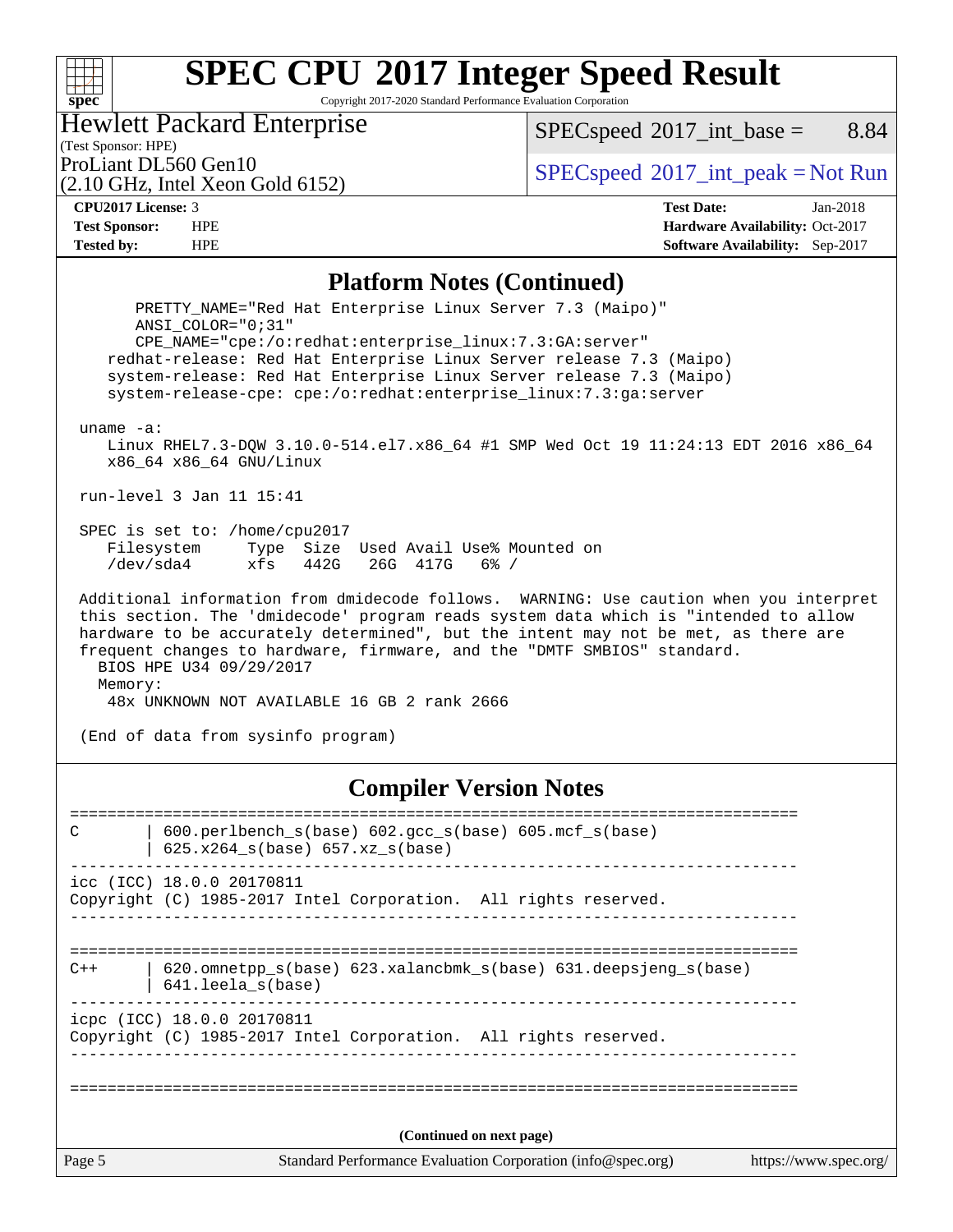# **[SPEC CPU](http://www.spec.org/auto/cpu2017/Docs/result-fields.html#SPECCPU2017IntegerSpeedResult)[2017 Integer Speed Result](http://www.spec.org/auto/cpu2017/Docs/result-fields.html#SPECCPU2017IntegerSpeedResult)**

Copyright 2017-2020 Standard Performance Evaluation Corporation

#### Hewlett Packard Enterprise

(Test Sponsor: HPE)

 $SPECspeed^{\circ}2017\_int\_base =$  $SPECspeed^{\circ}2017\_int\_base =$  8.84

(2.10 GHz, Intel Xeon Gold 6152)

ProLiant DL560 Gen10  $SPEC speed^{\circ}2017\_int\_peak = Not Run$ 

**[spec](http://www.spec.org/)**

 $+\ +$ 

**[CPU2017 License:](http://www.spec.org/auto/cpu2017/Docs/result-fields.html#CPU2017License)** 3 **[Test Date:](http://www.spec.org/auto/cpu2017/Docs/result-fields.html#TestDate)** Jan-2018 **[Test Sponsor:](http://www.spec.org/auto/cpu2017/Docs/result-fields.html#TestSponsor)** HPE **[Hardware Availability:](http://www.spec.org/auto/cpu2017/Docs/result-fields.html#HardwareAvailability)** Oct-2017 **[Tested by:](http://www.spec.org/auto/cpu2017/Docs/result-fields.html#Testedby)** HPE **[Software Availability:](http://www.spec.org/auto/cpu2017/Docs/result-fields.html#SoftwareAvailability)** Sep-2017

#### **[Compiler Version Notes \(Continued\)](http://www.spec.org/auto/cpu2017/Docs/result-fields.html#CompilerVersionNotes)**

Fortran | 648.exchange2\_s(base)

----------------------------------------------------------------------------- ifort (IFORT) 18.0.0 20170811

Copyright (C) 1985-2017 Intel Corporation. All rights reserved.

**[Base Compiler Invocation](http://www.spec.org/auto/cpu2017/Docs/result-fields.html#BaseCompilerInvocation)**

------------------------------------------------------------------------------

[C benchmarks](http://www.spec.org/auto/cpu2017/Docs/result-fields.html#Cbenchmarks):  $i$ cc

[C++ benchmarks:](http://www.spec.org/auto/cpu2017/Docs/result-fields.html#CXXbenchmarks) [icpc](http://www.spec.org/cpu2017/results/res2018q2/cpu2017-20180219-03708.flags.html#user_CXXbase_intel_icpc_18.0_c510b6838c7f56d33e37e94d029a35b4a7bccf4766a728ee175e80a419847e808290a9b78be685c44ab727ea267ec2f070ec5dc83b407c0218cded6866a35d07)

[Fortran benchmarks](http://www.spec.org/auto/cpu2017/Docs/result-fields.html#Fortranbenchmarks): [ifort](http://www.spec.org/cpu2017/results/res2018q2/cpu2017-20180219-03708.flags.html#user_FCbase_intel_ifort_18.0_8111460550e3ca792625aed983ce982f94888b8b503583aa7ba2b8303487b4d8a21a13e7191a45c5fd58ff318f48f9492884d4413fa793fd88dd292cad7027ca)

## **[Base Portability Flags](http://www.spec.org/auto/cpu2017/Docs/result-fields.html#BasePortabilityFlags)**

 600.perlbench\_s: [-DSPEC\\_LP64](http://www.spec.org/cpu2017/results/res2018q2/cpu2017-20180219-03708.flags.html#b600.perlbench_s_basePORTABILITY_DSPEC_LP64) [-DSPEC\\_LINUX\\_X64](http://www.spec.org/cpu2017/results/res2018q2/cpu2017-20180219-03708.flags.html#b600.perlbench_s_baseCPORTABILITY_DSPEC_LINUX_X64) 602.gcc\_s: [-DSPEC\\_LP64](http://www.spec.org/cpu2017/results/res2018q2/cpu2017-20180219-03708.flags.html#suite_basePORTABILITY602_gcc_s_DSPEC_LP64) 605.mcf\_s: [-DSPEC\\_LP64](http://www.spec.org/cpu2017/results/res2018q2/cpu2017-20180219-03708.flags.html#suite_basePORTABILITY605_mcf_s_DSPEC_LP64) 620.omnetpp\_s: [-DSPEC\\_LP64](http://www.spec.org/cpu2017/results/res2018q2/cpu2017-20180219-03708.flags.html#suite_basePORTABILITY620_omnetpp_s_DSPEC_LP64) 623.xalancbmk\_s: [-DSPEC\\_LP64](http://www.spec.org/cpu2017/results/res2018q2/cpu2017-20180219-03708.flags.html#suite_basePORTABILITY623_xalancbmk_s_DSPEC_LP64) [-DSPEC\\_LINUX](http://www.spec.org/cpu2017/results/res2018q2/cpu2017-20180219-03708.flags.html#b623.xalancbmk_s_baseCXXPORTABILITY_DSPEC_LINUX) 625.x264\_s: [-DSPEC\\_LP64](http://www.spec.org/cpu2017/results/res2018q2/cpu2017-20180219-03708.flags.html#suite_basePORTABILITY625_x264_s_DSPEC_LP64) 631.deepsjeng\_s: [-DSPEC\\_LP64](http://www.spec.org/cpu2017/results/res2018q2/cpu2017-20180219-03708.flags.html#suite_basePORTABILITY631_deepsjeng_s_DSPEC_LP64) 641.leela\_s: [-DSPEC\\_LP64](http://www.spec.org/cpu2017/results/res2018q2/cpu2017-20180219-03708.flags.html#suite_basePORTABILITY641_leela_s_DSPEC_LP64) 648.exchange2\_s: [-DSPEC\\_LP64](http://www.spec.org/cpu2017/results/res2018q2/cpu2017-20180219-03708.flags.html#suite_basePORTABILITY648_exchange2_s_DSPEC_LP64) 657.xz\_s: [-DSPEC\\_LP64](http://www.spec.org/cpu2017/results/res2018q2/cpu2017-20180219-03708.flags.html#suite_basePORTABILITY657_xz_s_DSPEC_LP64)

## **[Base Optimization Flags](http://www.spec.org/auto/cpu2017/Docs/result-fields.html#BaseOptimizationFlags)**

#### [C benchmarks](http://www.spec.org/auto/cpu2017/Docs/result-fields.html#Cbenchmarks):

[-Wl,-z,muldefs](http://www.spec.org/cpu2017/results/res2018q2/cpu2017-20180219-03708.flags.html#user_CCbase_link_force_multiple1_b4cbdb97b34bdee9ceefcfe54f4c8ea74255f0b02a4b23e853cdb0e18eb4525ac79b5a88067c842dd0ee6996c24547a27a4b99331201badda8798ef8a743f577) [-xCORE-AVX2](http://www.spec.org/cpu2017/results/res2018q2/cpu2017-20180219-03708.flags.html#user_CCbase_f-xCORE-AVX2) [-ipo](http://www.spec.org/cpu2017/results/res2018q2/cpu2017-20180219-03708.flags.html#user_CCbase_f-ipo) [-O3](http://www.spec.org/cpu2017/results/res2018q2/cpu2017-20180219-03708.flags.html#user_CCbase_f-O3) [-no-prec-div](http://www.spec.org/cpu2017/results/res2018q2/cpu2017-20180219-03708.flags.html#user_CCbase_f-no-prec-div) [-qopt-mem-layout-trans=3](http://www.spec.org/cpu2017/results/res2018q2/cpu2017-20180219-03708.flags.html#user_CCbase_f-qopt-mem-layout-trans_de80db37974c74b1f0e20d883f0b675c88c3b01e9d123adea9b28688d64333345fb62bc4a798493513fdb68f60282f9a726aa07f478b2f7113531aecce732043) [-qopenmp](http://www.spec.org/cpu2017/results/res2018q2/cpu2017-20180219-03708.flags.html#user_CCbase_qopenmp_16be0c44f24f464004c6784a7acb94aca937f053568ce72f94b139a11c7c168634a55f6653758ddd83bcf7b8463e8028bb0b48b77bcddc6b78d5d95bb1df2967) [-DSPEC\\_OPENMP](http://www.spec.org/cpu2017/results/res2018q2/cpu2017-20180219-03708.flags.html#suite_CCbase_DSPEC_OPENMP) [-L/usr/local/je5.0.1-64/lib](http://www.spec.org/cpu2017/results/res2018q2/cpu2017-20180219-03708.flags.html#user_CCbase_jemalloc_link_path64_4b10a636b7bce113509b17f3bd0d6226c5fb2346b9178c2d0232c14f04ab830f976640479e5c33dc2bcbbdad86ecfb6634cbbd4418746f06f368b512fced5394) [-ljemalloc](http://www.spec.org/cpu2017/results/res2018q2/cpu2017-20180219-03708.flags.html#user_CCbase_jemalloc_link_lib_d1249b907c500fa1c0672f44f562e3d0f79738ae9e3c4a9c376d49f265a04b9c99b167ecedbf6711b3085be911c67ff61f150a17b3472be731631ba4d0471706)

#### [C++ benchmarks:](http://www.spec.org/auto/cpu2017/Docs/result-fields.html#CXXbenchmarks)

[-Wl,-z,muldefs](http://www.spec.org/cpu2017/results/res2018q2/cpu2017-20180219-03708.flags.html#user_CXXbase_link_force_multiple1_b4cbdb97b34bdee9ceefcfe54f4c8ea74255f0b02a4b23e853cdb0e18eb4525ac79b5a88067c842dd0ee6996c24547a27a4b99331201badda8798ef8a743f577) [-xCORE-AVX2](http://www.spec.org/cpu2017/results/res2018q2/cpu2017-20180219-03708.flags.html#user_CXXbase_f-xCORE-AVX2) [-ipo](http://www.spec.org/cpu2017/results/res2018q2/cpu2017-20180219-03708.flags.html#user_CXXbase_f-ipo) [-O3](http://www.spec.org/cpu2017/results/res2018q2/cpu2017-20180219-03708.flags.html#user_CXXbase_f-O3) [-no-prec-div](http://www.spec.org/cpu2017/results/res2018q2/cpu2017-20180219-03708.flags.html#user_CXXbase_f-no-prec-div) [-qopt-mem-layout-trans=3](http://www.spec.org/cpu2017/results/res2018q2/cpu2017-20180219-03708.flags.html#user_CXXbase_f-qopt-mem-layout-trans_de80db37974c74b1f0e20d883f0b675c88c3b01e9d123adea9b28688d64333345fb62bc4a798493513fdb68f60282f9a726aa07f478b2f7113531aecce732043) [-L/usr/local/je5.0.1-64/lib](http://www.spec.org/cpu2017/results/res2018q2/cpu2017-20180219-03708.flags.html#user_CXXbase_jemalloc_link_path64_4b10a636b7bce113509b17f3bd0d6226c5fb2346b9178c2d0232c14f04ab830f976640479e5c33dc2bcbbdad86ecfb6634cbbd4418746f06f368b512fced5394) [-ljemalloc](http://www.spec.org/cpu2017/results/res2018q2/cpu2017-20180219-03708.flags.html#user_CXXbase_jemalloc_link_lib_d1249b907c500fa1c0672f44f562e3d0f79738ae9e3c4a9c376d49f265a04b9c99b167ecedbf6711b3085be911c67ff61f150a17b3472be731631ba4d0471706)

**(Continued on next page)**

Page 6 Standard Performance Evaluation Corporation [\(info@spec.org\)](mailto:info@spec.org) <https://www.spec.org/>